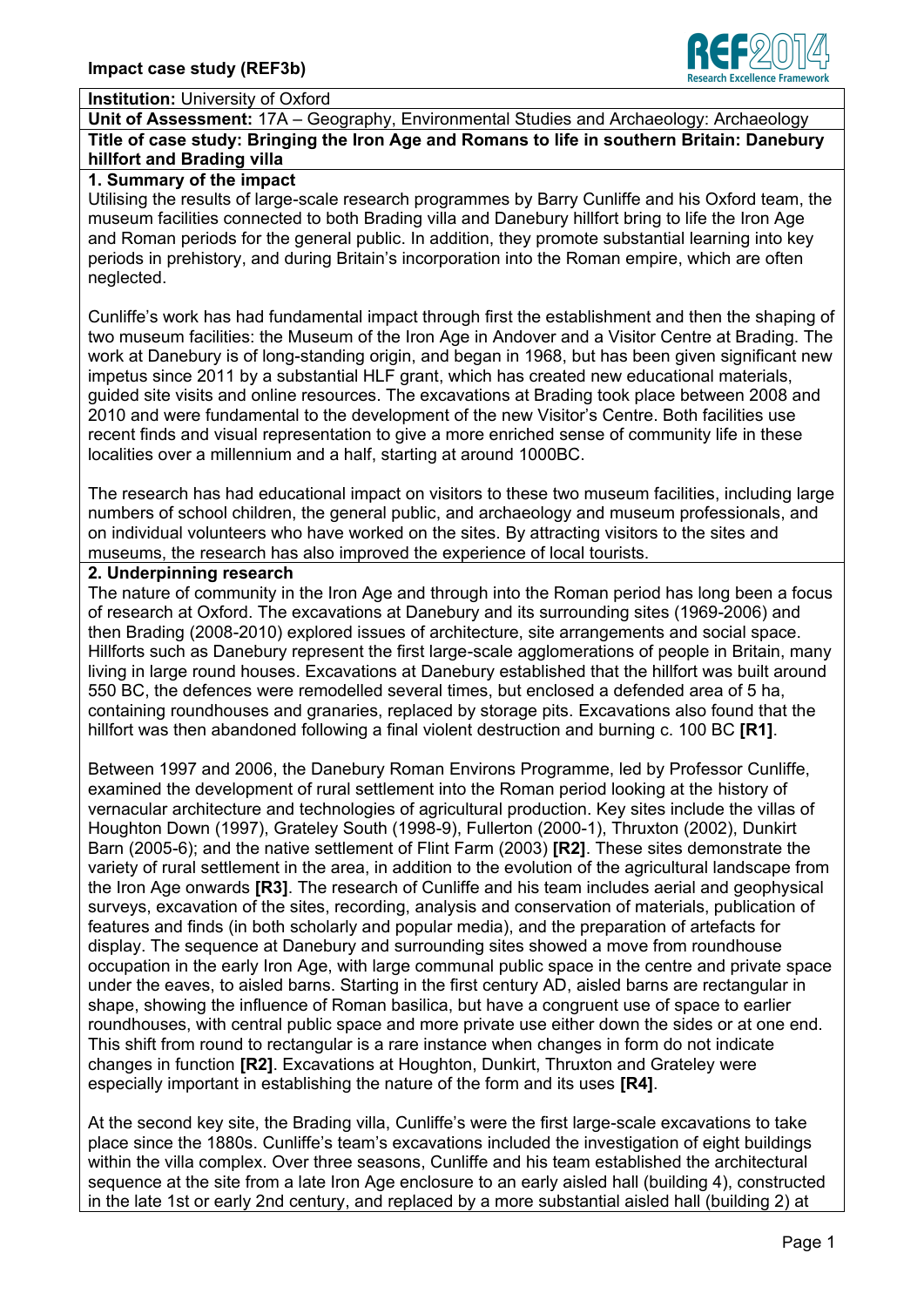

the end of the  $2^{nd}$  century. The winged-corridor house with rich mosaics, which we see today as the villa, was built in the late  $3^{rd}$  or early  $4^{th}$  century. This building represented a major social shift in the use of the site, probably with the elite family moving into the winged-corridor house and those lower on the social spectrum living in the aisled hall **[R4, R5]**. The discovery of traded pottery and metal shows that widespread trade links already existed in the late Iron Age; these were developed in the Roman period, when the villa enjoyed links with many areas of the Empire **[R4]**.

The historical development in living space and trade has been an especially important link between the two projects, with the development of rectangular forms of architecture in the first century AD being well-evidenced in the Danebury environs and then also at Brading. The emerging importance of the aisled hall from earlier circular forms is a key response of indigenous populations to incoming Roman influence, becoming the basis of the early medieval hall, which then lasted through until the early modern period **[R6]**.

Oxford researchers involved in the programme:

The team was led by Professor Barry Cunliffe (Professor of European Archaeology until 2006, when he became Emeritus Professor based in the Institute of Archaeology). A large team of researchers from Oxford has also been involved in these two excavations including: Cynthia Poole (Researcher – employed 1981-97 through the Danebury Trust and on short term contracts until 2006), Lisa Brown (Pottery Specialist, 1993-6 employed by the Danebury Trust and on short term contracts until 2008), Emma Durham (Research Assistant to Cunliffe, who helped organize fieldwork, employed Oxford University 2000-2006) Wendy Morrison (DPhil Student and Site Supervisor, 2008-10).

# **3. References to the research**

**[R1]** Cunliffe, B. 2003. *Danebury Hillfort*. Stroud: Tempus.

**[R2]** Cunliffe, B. 2008. *The Danebury Environs Roman Programme. A Wessex Landscape During the Roman Era. Vol. 1, Part 1, Overview; Vol. 2, Parts 1-7, Houghton Down, Longstock, Fullerton, Grateley South, Grateley, Thruxton, Rowbury Farm, Wherwell, Flint Farm, Goodworth Clatford, Dunkirt Barn, Abbotts Ann,* Oxford: English Heritage and Oxford University School of Archaeology Monographs 70-71

**[R3]** Cunliffe, B. 2008. Continuity and Change in a Wessex Landscape. Albert Reckitt Lecture 2008. *Proceedings of the British Academy* 162.

**[R4]** Cunliffe, B. 2013. 'For men of rank … basilicas' in *Living and Working in the Roman World*, H. Eckardt and S. Rippon (eds) *Journal of Roman Archaeology Supplementary Series* 95: 95-110. **[R5]** Cunliffe, B. 2013. *The Roman Villa at Brading, Isle of Wight: the excavations of 2008-10.* Oxford: Oxford University School of Archaeology Monograph 77. **[R6]** Cunliffe, B. 2013. *Britain Begins*. Oxford: OUP.

Research funding: Funds of £1,000,000 have been obtained from a variety of sources, including English Heritage, Garfield Weston Trust, Headley Trust, Wolfson Foundation, Esmee Fairburn Foundation and Gulbenkian Foundation. Specific Heritage Lottery Fund (HLF) grants also include:

Grant of £43,500 to Hampshire County Council for 'Discover Danebury Project', Dec 2011-Jul 2013.

Grant of £2,056,000 to The Brading Visitor Centre and Museum, 2003-04.

Grant of £35,000 for The Brading Visitor Centre and Museum, 2008-09.

### **4. The contribution, impact or benefit**

Central to the impact of work on Danebury and Brading has been the establishment of the Museum of the Iron Age at Andover and the Museum and Visitor's Centre at Brading. The archaeological excavations and the research on the inhabitants of the sites, conducted by Oxford researchers, have brought to life the Iron Age and Roman periods. The research has provided the basis for the narrative upon which both museum facilities are based, so as to promote substantial learning of our earliest history. Architectural forms provide key materials and narrative thread in both facilities, showing how family and broader social structures were influenced by the movement from round to rectangular architecture, culminating in the villa complex seen at Brading in the third century AD.

The Oxford researchers have helped to design exhibits of the finds, and develop descriptions of the excavations and modes of life both in the Iron Age and Roman periods. The activities in both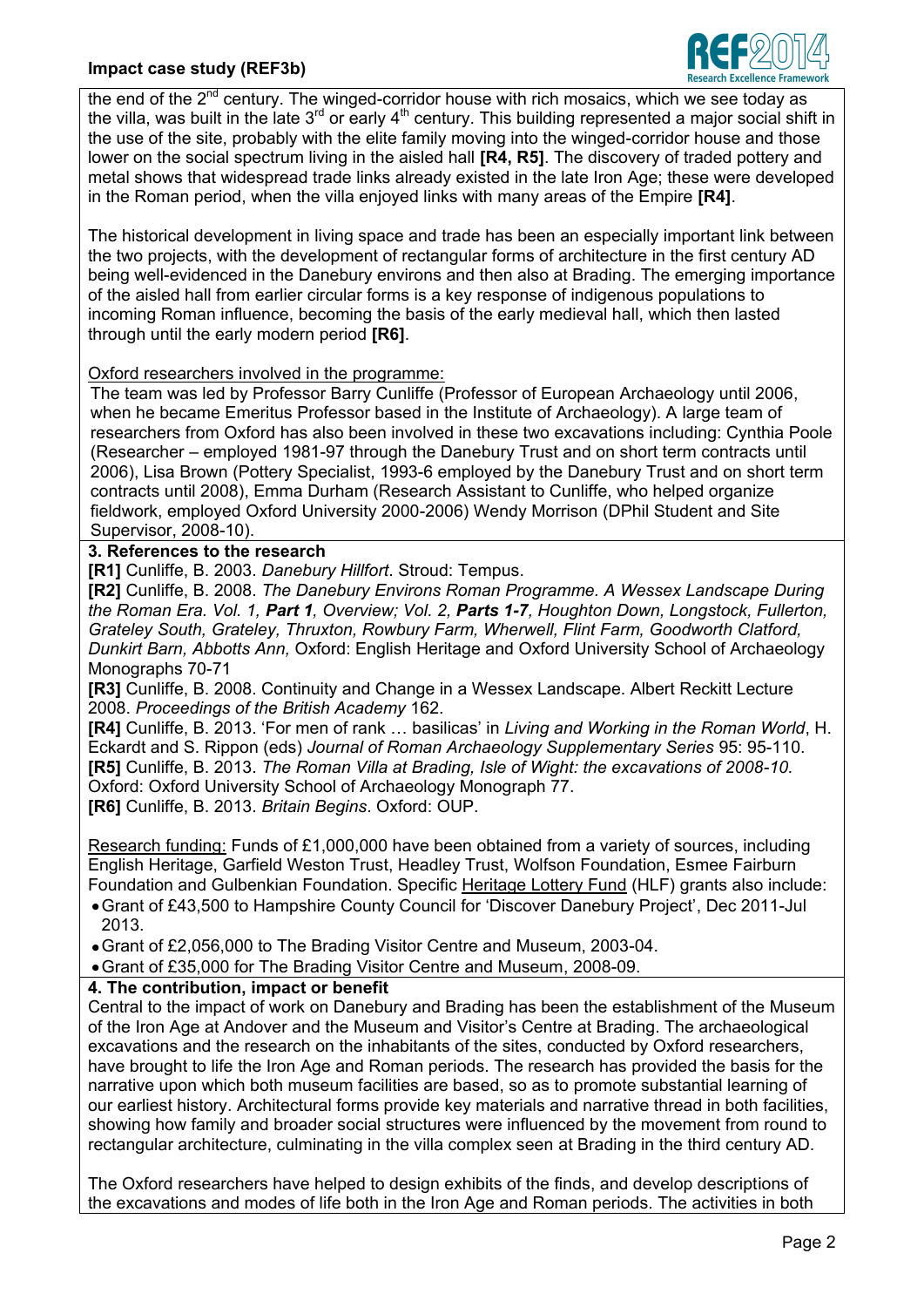### **Impact case study (REF3b)**



places are run through Charitable Trusts, which have been integral to the research work and its public dissemination. The Brading Visitor Centre, funded by an HLF grant, was based on the findings of the excavation and research. Two Trusts care for the villa, the Oglander Family Trust (run by the family owning the villa) and the Friends of Brading Roman Villa. The Danebury Trust (a charitable partnership between Oxford University, Hampshire County Council and English Heritage) is responsible for the Danebury site and the Andover Museum, and has been funded by grants from charitable and governmental bodies since its inception.

#### **Danebury Hillfort and the Andover Museum of the Iron Age:**

In 2013, the Museum of the Iron Age employed three full-time and three part-time employees (one qualified curator) and benefitted from a supportive group of Friends for volunteer activities. Within Hampshire's Museums Service as a whole, five (of 120 employees) are directly involved in caring for the Danebury collections (the Conservator, Registrar, Collections Manager, and Collections Officers). In addition to the new HLF programme**,** the material excavated from Danebury plays an important part in the cultural programme of Hampshire County Council, and attracts significant numbers of visitors and volunteers. Over 30,000 people per annum (not including school visitors) came to the Andover Museum of the Iron Age and 60,000 people per annum visited Danebury hillfort, with a good number visiting both **[Section 5: C3]**. The Museum has been well received by teachers and members of the general public alike. One teacher stated: 'Organised a school trip here - lovely atmosphere, well led, pacey learning and hands on activities'; while another visitor remarked: 'Excellent to see local history that is well preserved. I was interested throughout and will be back again soon!' **[C5]**

Although the Andover Museum is of long-standing origin, museum and educational activities concerning Danebury received considerable new impetus through a recent HLF grant in 2011, awarded to Professor Cunliffe and the Deputy Head of the Museum Service Learning, Access and Interpretation Team (£43,500) **[C4]**. This funding enabled new resources (based on the research **[R1, R2])** to be created for use both by schools and the general public. Researchers and museum staff worked collaboratively to produce story podcasts, a film, children's explorer sheets, teacher guidance notes, and activity resources (most of these are accessible through the project website) **[C1]**. Between 2011 and 2013, 760 school children from 21 schools visited Danebury hillfort and the Museum of the Iron Age **[C3]**.The museum also held activity days and guided walks to encourage members of the public to engage with the hillfort (over 700 people attended these over the same period) **[C3]**. Further tools to attract visitor engagement include the construction of an 'earth seat' on the site of an Iron Age roundhouse as a teaching aid and place of contemplation.

The site attracts members of Young Archaeology groups. The North Hampshire Young Archaeologists Club, established in March 2000, and based at Andover Museum, has approximately ten meetings annually. The club has around 40 children registered at any one time, approximately half of which it sees at each meeting. Between 2008 and 2013, these meetings have included regular discussion of Danebury material and visits to the Danebury Project sites **[R1, R2; C3]**. Contact with similar Young Archaeologist groups in Bagshot and Southampton has also led these groups to visit the site **[C3]**.

In addition to Cunliffe's own academic and public lectures on Danebury, Hampshire Museum staff have also given around 200 talks, lectures, and presentations in the period 2008-2013, with the Danebury research material as a core element. Danebury material also continues to be displayed outside the site and museums as part of Hampshire Country Council's touring exhibition programme (focussing on Hampshire's main nine sites) and in the smaller *Hampshire's Hidden Treasures* display. Danebury (including the excavation and research material) has also featured in major exhibitions in Winchester and Andover, such as *The Forgotten Emperor* (2010) **[C3]**.

The excavations at Danebury have been the subject of several television broadcasts. The Danebury site was the subject of a *Team Team* special by Channel 4 in 2008, in which Professor Cunliffe was interviewed and provided expertise. Cunliffe also appeared twice in the BBC series *Neil Oliver's History of Celtic Britain* for in 2011, talking on the subject of Iron Age Danebury. The popularity of Danebury, evident in the repeats of earlier programs and the making of new ones, has